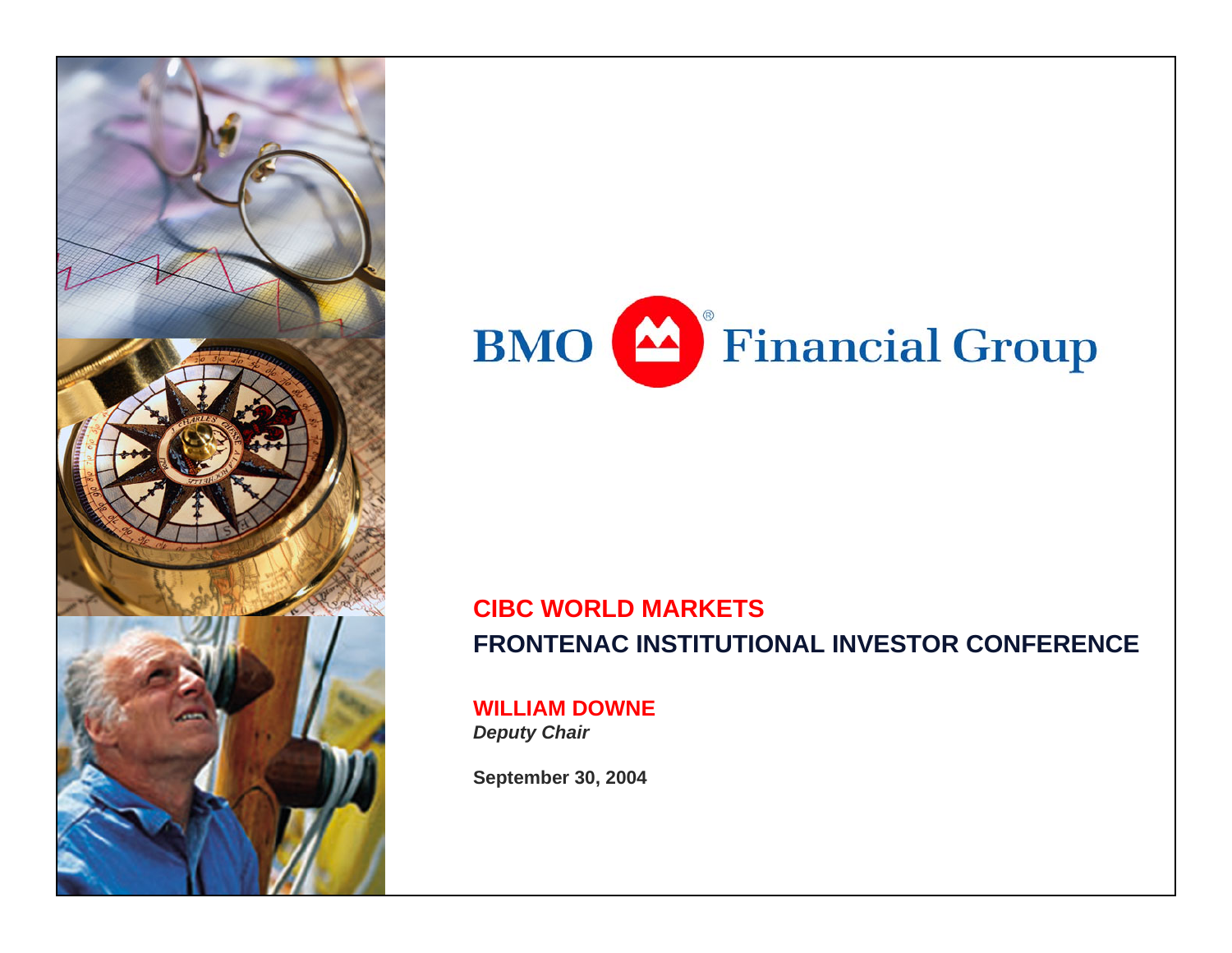# Forward-Looking Statements

#### *CAUTION REGARDING FORWARD-LOOKING STATEMENTS*

*Bank of Montreal's public communications often include written or oral forward-looking statements. Statements of this type are included in this presentation, and may be included in filings with Canadian securities regulators or the U.S. Securities and Exchange Commission, or in other communications. All such statements are made pursuant to the 'safe harbor' provisions of the United States Private Securities Litigation Reform Act of 1995. Forward-looking statements may involve, but are not limited to, comments with respect to our objectives for 2004 and beyond, our strategies or future actions, our targets, expectations for our financial condition or share price, and the results of or outlook for our operations or for the Canadian and U.S. economies.* 

*By their nature, forward-looking statements require us to make assumptions and are subject to inherent risks and uncertainties. There is significant risk that predictions and other forward-looking statements will not prove to be accurate. We caution readers of this document not to place undue reliance on our forward-looking statements as a number of factors could cause actual future results, conditions, actions or events to differ materially from the targets, expectations, estimates or intentions expressed in the forward-looking statements.* 

*The future outcomes that relate to forward-looking statements may be influenced by many factors, including but not limited to: global capital market activities; interest rate and currency value fluctuations; the effects of war or terrorist activities; the effects of disease or illness that impact on local, national or international economies; the effects of disruptions to public infrastructure, such as transportation, communications, power or water supply disruptions; industry and worldwide economic and political conditions; regulatory and statutory developments; the effects of competition in the geographic and business areas in which we operate; management actions; and technological changes. We caution that the foregoing list of factors is not exhaustive and that when relying on forward-looking statements to make decisions with respect to Bank of Montreal, investors and others should carefully consider these factors, as well as other uncertainties and potential events, and the inherent uncertainty of forward-looking statements. Bank of Montreal does not undertake to update any forwardlooking statement, whether written or oral, that may be made, from time to time, by the organization or on its behalf.* 

| <b>Investor Relations</b> | <b>Susan Payne</b>   | 416-867-6656               | susan.payne@bmo.com  |  |
|---------------------------|----------------------|----------------------------|----------------------|--|
|                           | <b>Steven Bonin</b>  | 416-867-5452               | steven.bonin@bmo.com |  |
|                           | Amanda Mason         | 416-867-3562               | amanda.mason@bmo.com |  |
|                           | Fax:                 | 416-867-3367               |                      |  |
|                           | <i><b>Email:</b></i> | investor.relations@bmo.com |                      |  |



1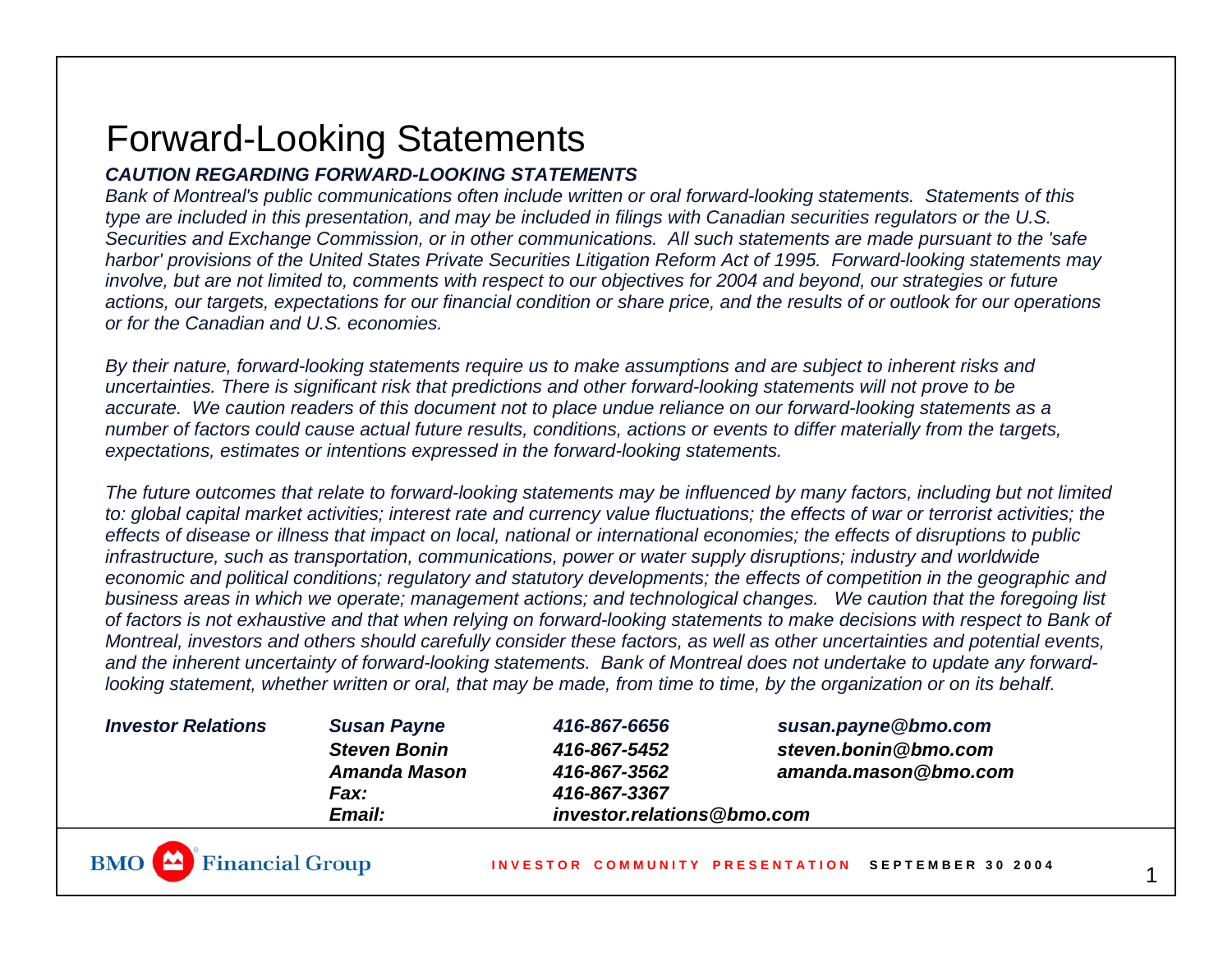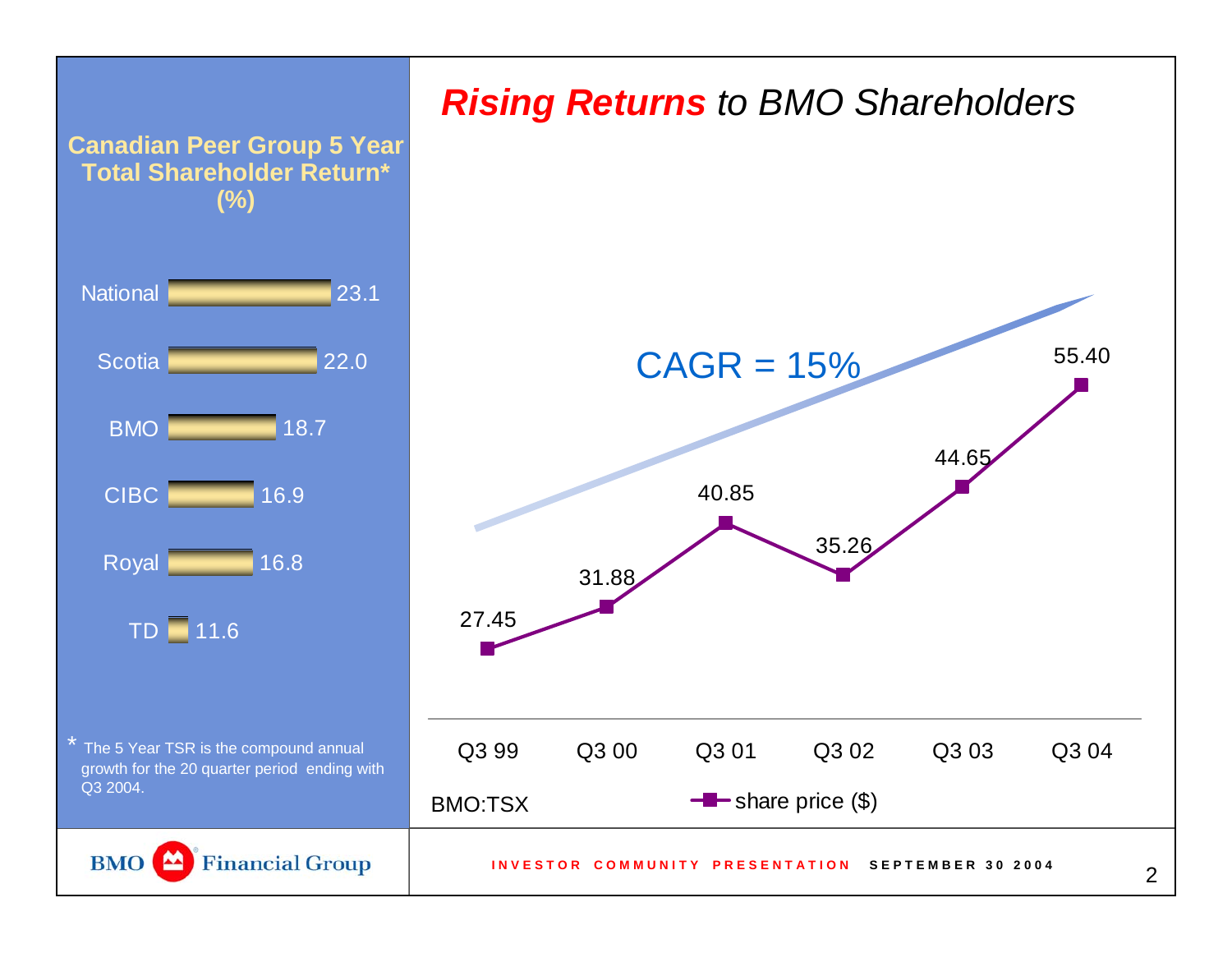### *Dividends up 26% From a Year Ago*

 $\checkmark$  Delivering strong short-term returns while investing in growth and acquisitions that will support higher future returns

- $\checkmark$  Second quarterly dividend increase this year; rising 26% from a year ago
- $\checkmark$  Announced program to repurchase up to 15 million common shares
- Gompleted New Lenox State Bank acquisition on June 1st, 2004
- $\checkmark$  Target Dividend payout ratio is 35-45%

BMO<sup><sup>2</sup></sup>

**Financial Group** 



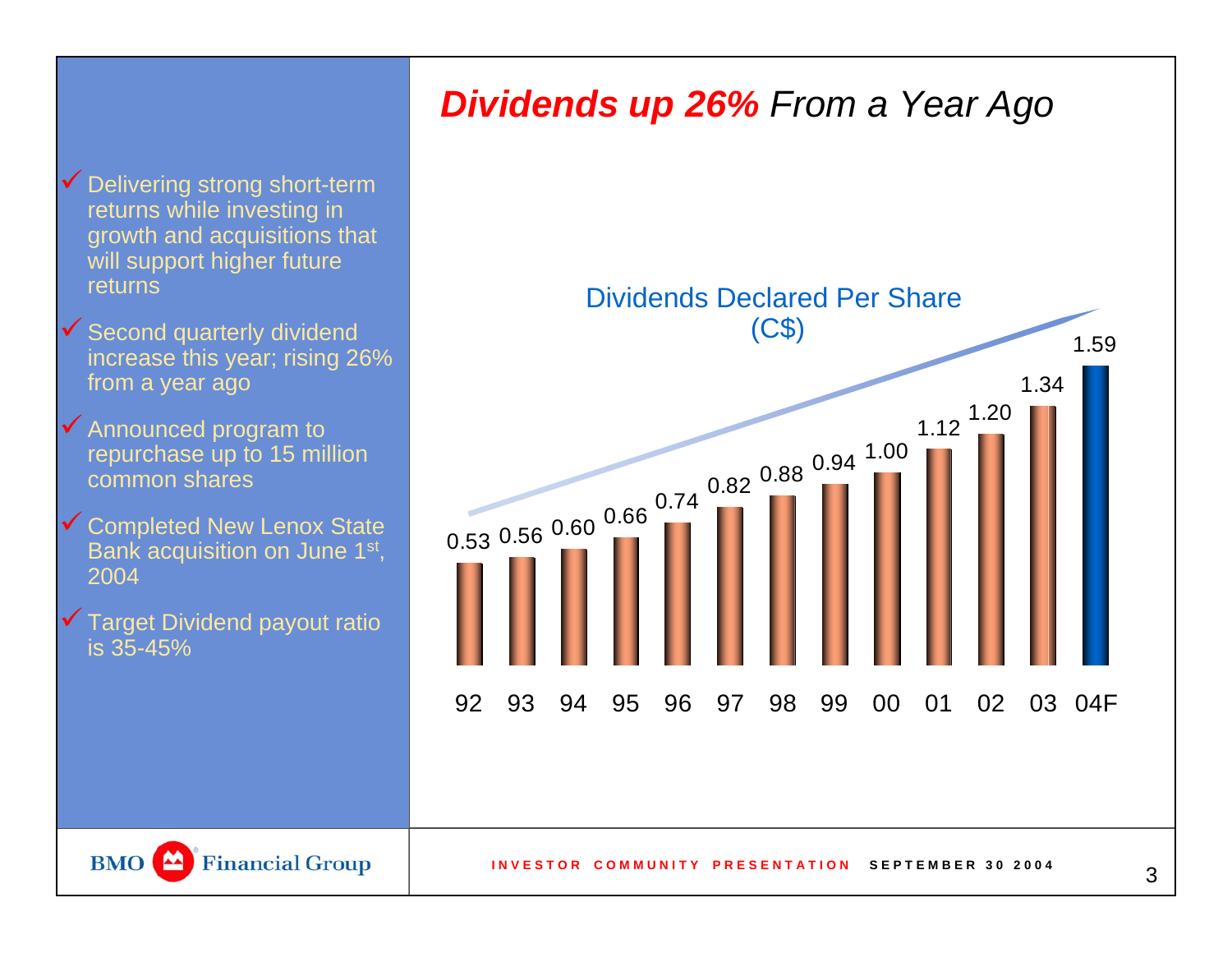### *Well Positioned To Achieve Or Exceed Fiscal 2004 Targets*

| <b>Performance Measure</b>                              | <b>YTD 2004</b>                                                  | F2004 Target                                               |  |  |
|---------------------------------------------------------|------------------------------------------------------------------|------------------------------------------------------------|--|--|
| <b>EPS Growth</b><br>(vs. YTD 2003)                     | $36.0\%$                                                         | $10 - 15%$                                                 |  |  |
| <b>Specific Provision for</b><br><b>Credit Losses</b>   | \$30MM<br>(before \$120MM reduction to<br>the General Allowance) | \$500MM or less<br>Now estimated to be:<br>\$100MM or less |  |  |
| <b>Cash Productivity</b><br><b>Ratio (vs. YTD 2003)</b> | $220$ bps<br>improvement                                         | $150 - 200$ bps<br>improvement                             |  |  |
| <b>Return On Equity</b><br>(annualized)                 | 20.0%                                                            | $16 - 18%$                                                 |  |  |
| <b>Tier 1 Capital</b>                                   | 9.44%                                                            | Minimum 8%                                                 |  |  |
|                                                         |                                                                  |                                                            |  |  |
| <b>Financial Group</b><br><b>BMO</b>                    | INVESTOR COMMUNITY PRESENTATION SEPTEMBER 30 2004                |                                                            |  |  |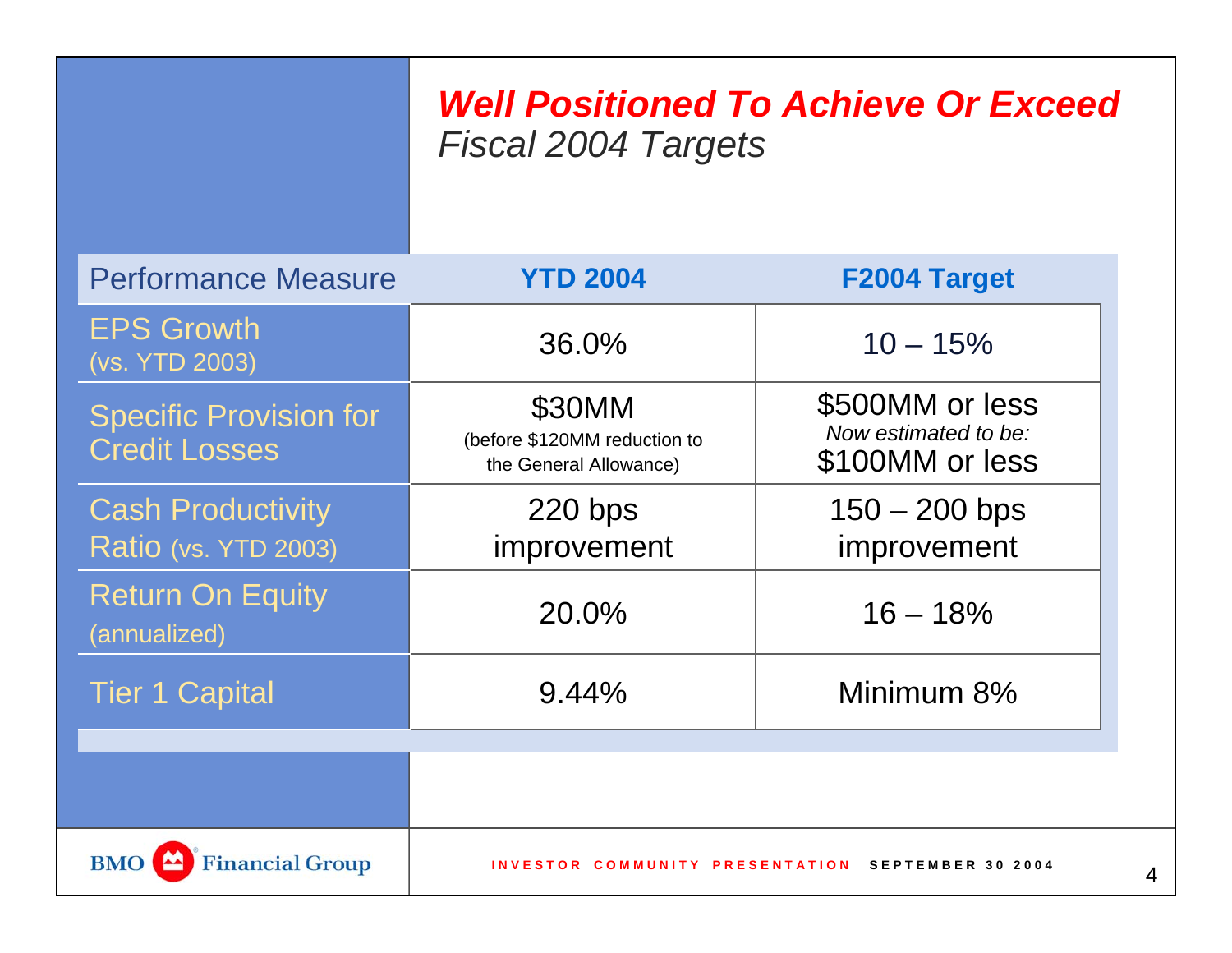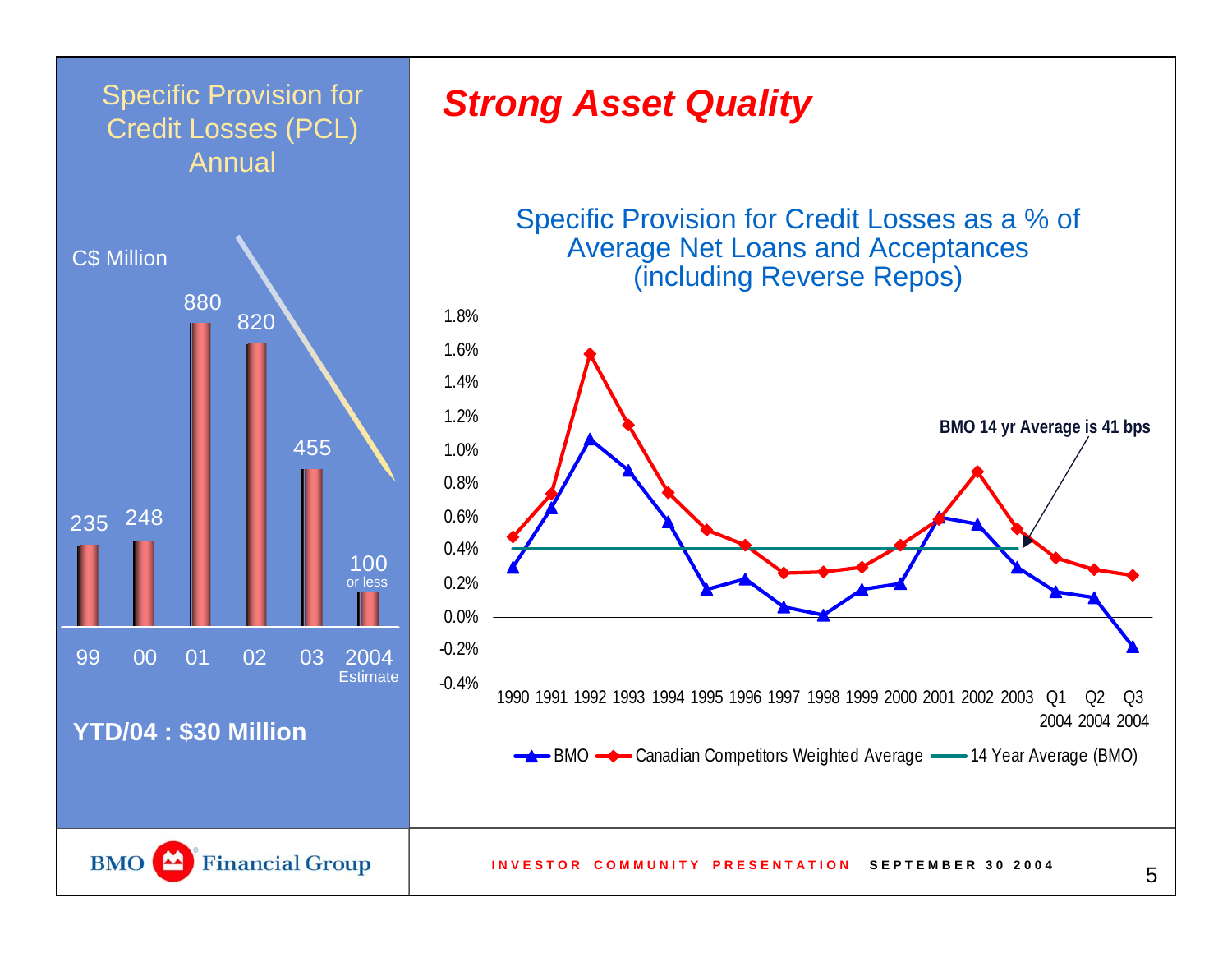## *BMO Top Performer in Q3 Canadian Peer Group Scorecard*

| <b>Reported Basis i.e.</b><br>Including One-time/Special Items (%) | <b>BMO</b> | <b>RBC</b>         | <b>CIBC</b> | <b>BNS</b> | <b>TD</b>                 | <b>NA</b> |
|--------------------------------------------------------------------|------------|--------------------|-------------|------------|---------------------------|-----------|
| Total Shareholder Return (5 Yr)                                    | 18.7       | 16.8               | 16.9        | 22.0       | 11.6                      | 23.1      |
|                                                                    |            |                    |             |            |                           |           |
| <b>Diluted EPS Growth</b>                                          | 30.5       | (3.4)              | (20.8)      | 18.3       | 17.8                      | 6.8       |
| <b>ROE</b>                                                         | 21.0       | 16.1               | 21.3        | 19.4       | 18.4                      | 17.2      |
|                                                                    |            |                    |             |            |                           |           |
| <b>NEP Growth</b>                                                  | 53.7       | (14.9)             | (24.1)      | 30.4       | 14.1                      | 2.9       |
| Revenue Growth (Yr/Yr)                                             | 3.9        | $\overline{(0.7)}$ | 2.3         | (2.7)      | 3.2                       | 2.0       |
| <b>Cash Expense-to-Revenue</b>                                     | 62.4       | 68.2               | 66.2        | 57.1       | 64.1                      | 66.2      |
| PCL/(Avg. Loans + Accept.)                                         | (0.28)     | 0.22               | 0.23        | 0.11       | (0.04)                    | 0.25      |
| BMO equal to or better than other bank                             |            |                    |             |            | BMO worse than other bank |           |
| 31/35                                                              |            | 4/35               |             |            |                           |           |

6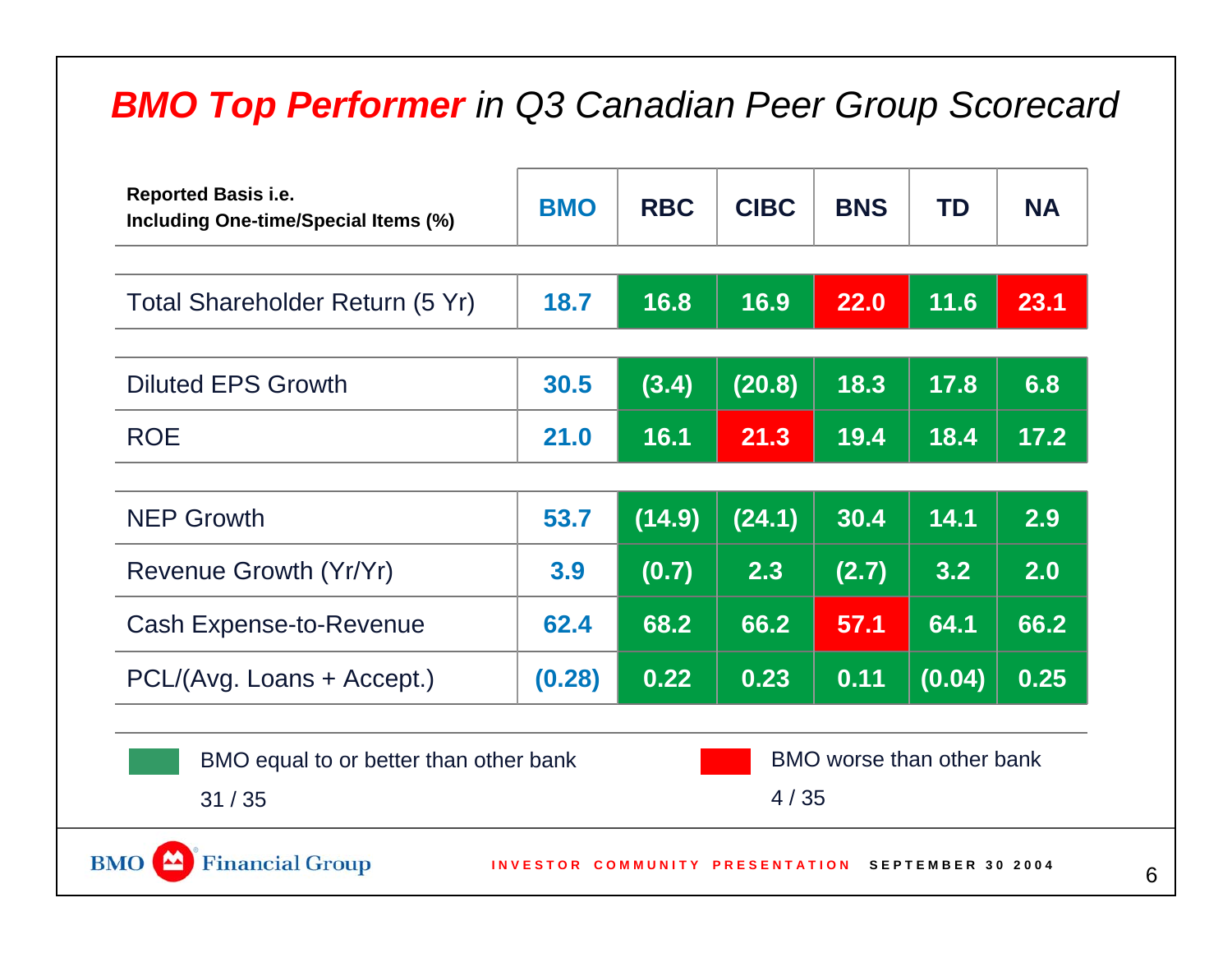#### *BMO Well Positioned In Canadian & North American Peer Groups*

- Canadian peer group ranking improved on 4 of 7 key measures
- Five-year TSR improved this quarter to 18.7% moving BMO up in overall ranking
- Overall performance above average relative to the North American peer group, with improved ranking in 5 of 7 measures

| As reported basis                                     |                                     | <b>Canadian</b>       | <b>North American</b>      |                       |  |
|-------------------------------------------------------|-------------------------------------|-----------------------|----------------------------|-----------------------|--|
| <b>Primary Performance</b><br><b>Measures Ranking</b> | Q3 YTD<br>2004                      | <b>Fiscal</b><br>2003 | Q3 YTD<br>2004             | <b>Fiscal</b><br>2003 |  |
| Total Shareholder Return (5 year)                     |                                     | 3<br>6                | $\overline{2}$             | 6                     |  |
| <b>Diluted EPS Growth</b>                             |                                     | $\overline{2}$<br>5   | $\overline{2}$             | 8                     |  |
| <b>Return on Equity</b>                               |                                     | 3<br>5                | 5                          | 9                     |  |
| <b>Net Economic Profit Growth</b>                     |                                     | $\overline{2}$<br>3   | $\overline{7}$<br>$\equiv$ | 7                     |  |
| Revenue Growth (Yr/Yr)                                | 3<br>$\equiv$                       | 3                     | 8                          | 9                     |  |
| Cash Expense-to-Revenue Ratio                         | $\overline{2}$<br>$\sum$            | 2                     | 9                          | 12                    |  |
| Provisions / (Loans+Acceptances)                      | $\overline{2}$<br>$\Leftrightarrow$ | $\overline{2}$        | $\overline{2}$             | $\overline{2}$        |  |
| <b>Number of Banks Included*</b>                      |                                     | 6                     | 16                         | $17**$                |  |

*\* Peer Group detail can be found on page 12 of BMO's 2003 Annual Report*

*\*\* Difference in number of North American Banks due to the Fleet/Bank of America merger* 



7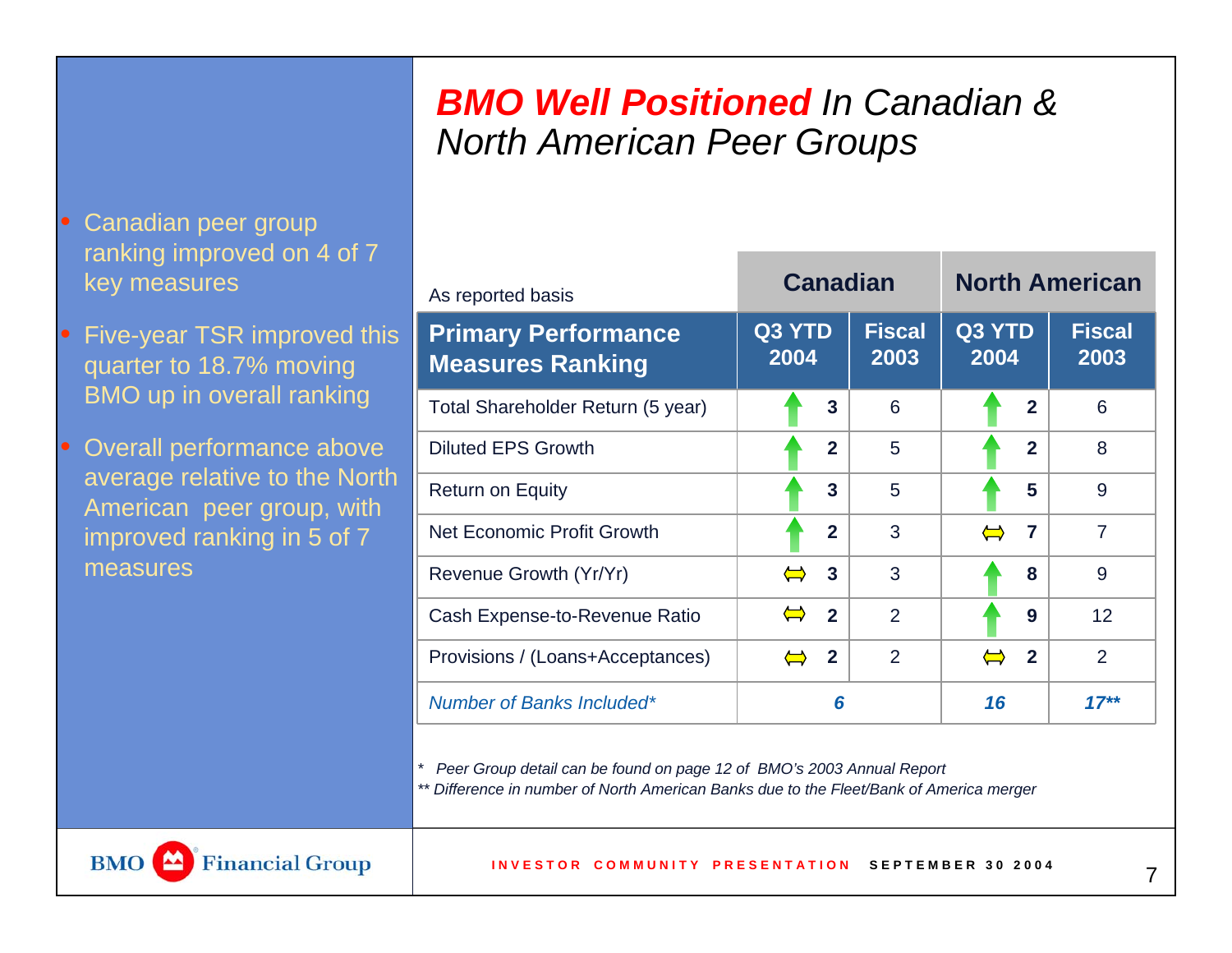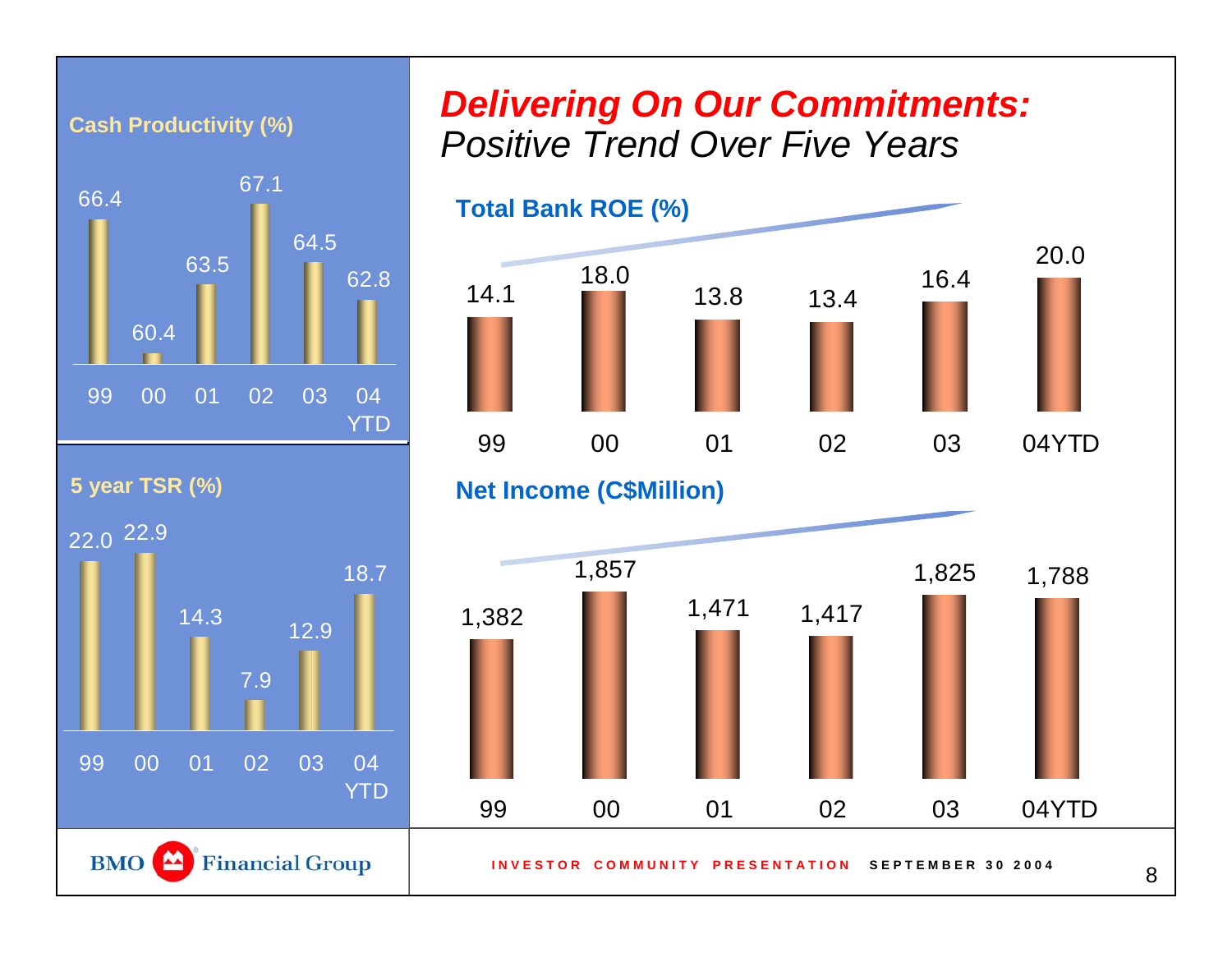

## *Continuing Commitment to Growth Strategy*

- Focused on building lasting client relationships and improving productivity
- • Disciplined execution of our Canada-U.S. growth strategy
- Long term goal is to transform BMO Financial Group into a top performing financial services company in North America

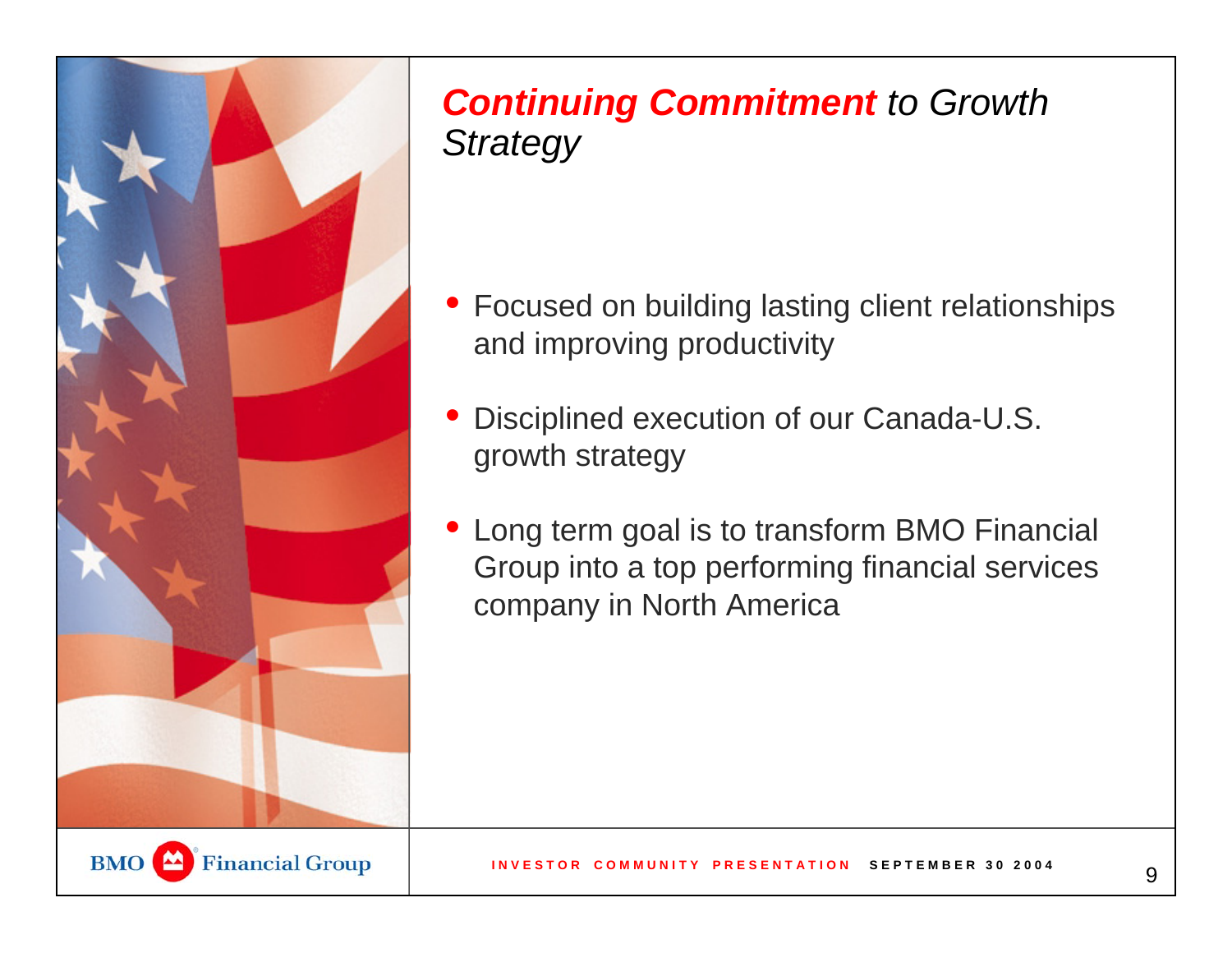#### **F2003 Revenue (\$MM)**





### *Successfully Competing in the U.S.*

**HARRIS** ≧ BANK⊛

- Brand image and reputation
- Well-positioned branch distribution and access
- Strong customer orientation and culture





- Attractive client base, strong long-term relationships
- **Customized coverage model**
- Focused, disciplined strategy execution
- Advantaged retail distribution through Harris*direct*



- **Online trading and** research capabilities
- National focus
- High quality call centre service
- **Full-service offering**



- Distribution capabilities within Harris Bank Branches
- High relative client retention resulting from superior customer service
- Full product offering trust and investment, financial planning, banking, estate planning

**BMO** Financial Group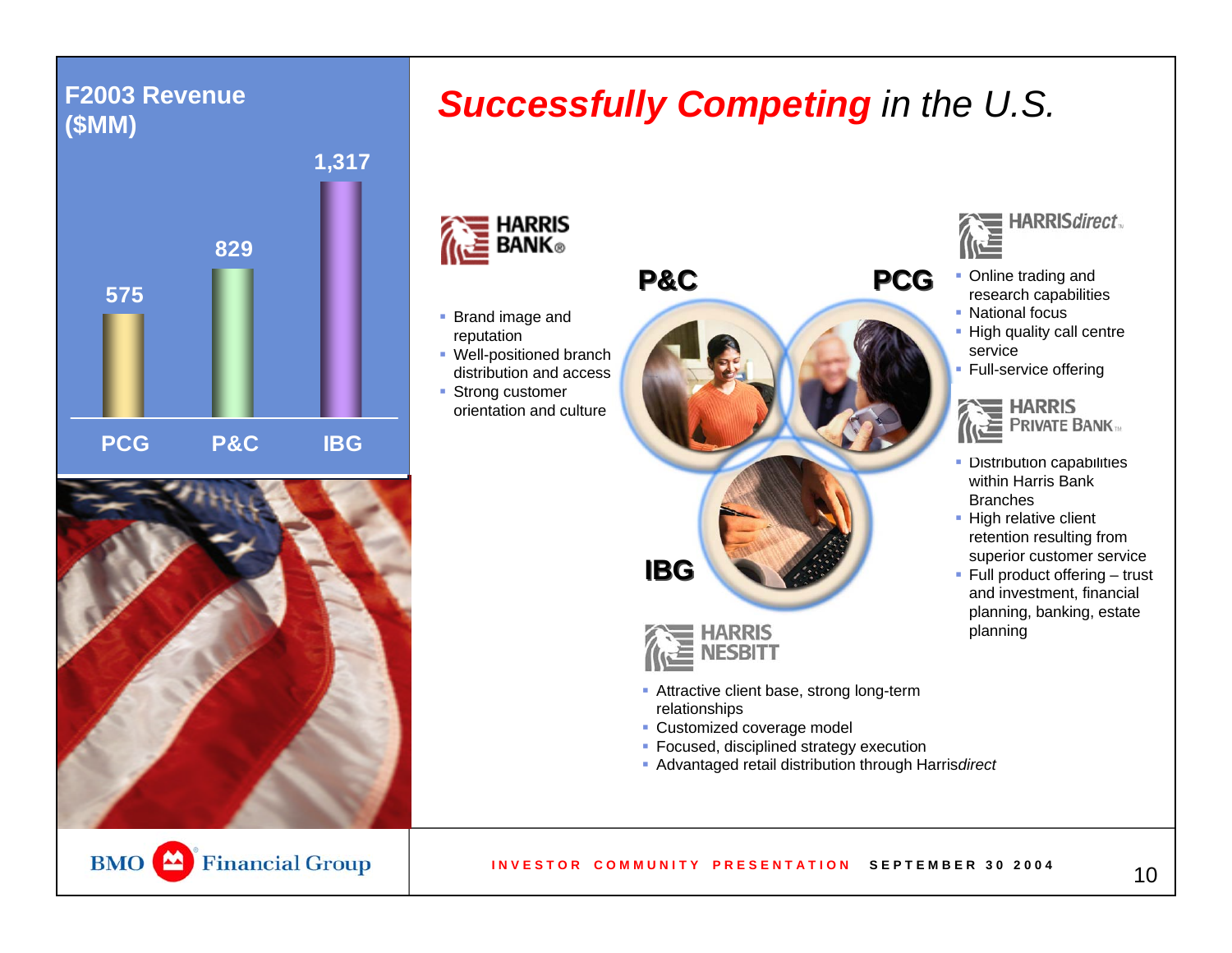earnings by growing U.S. operations:

- 9 Organic growth
- $\checkmark$  Selective retail acquisitions

**F2003**

**PCG**% of total U.S. revenue: 20%

% of total bank revenue: 6.2%

**P&C**

% of total U.S. revenue: 29%% of total bank revenue: 8.9%

**IBG**

% of total U.S. revenue: 47%\*% of total bank revenue: 14.2%

\*Includes mid-marketResidual due to Corporate Areas



#### *U.S. Businesses Account for 21% of*  We will increase *BMO's Net Income and 28% of Revenue*

Year-to-date 2004C\$MM

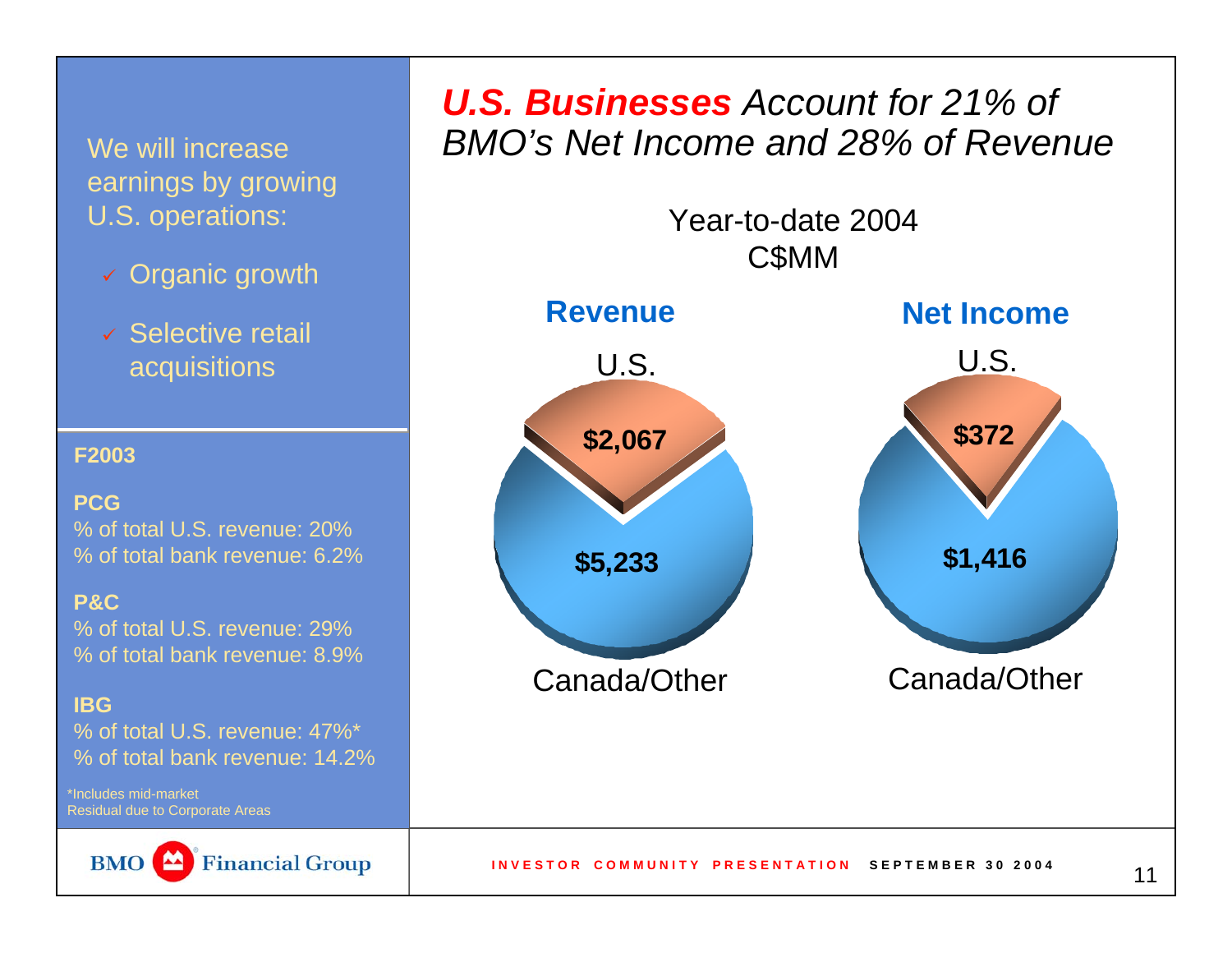# *BMO U.S. Timeline for Acquisitions (C\$ Million)*

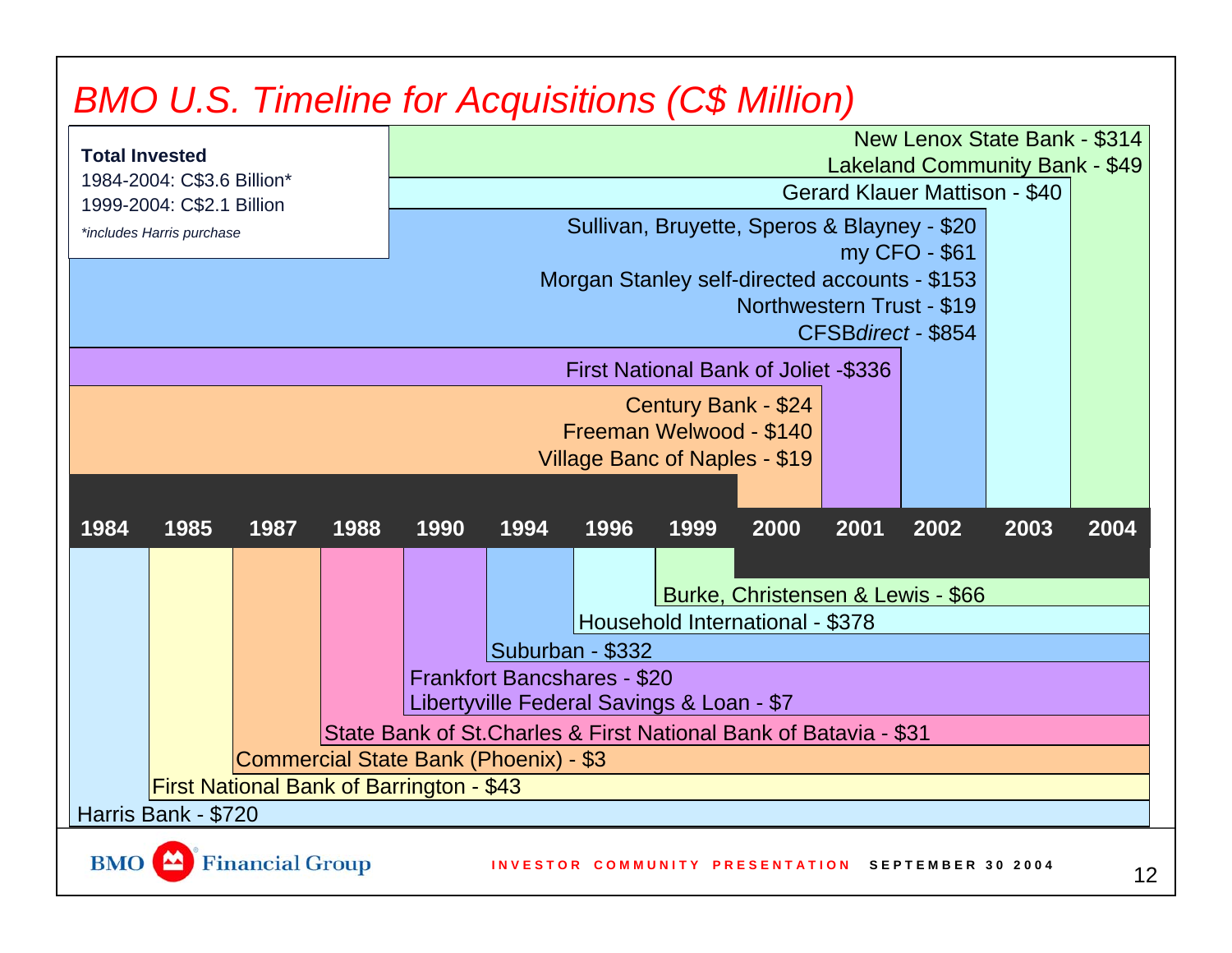

#### *Chicagoland: Strong Volume Growth Continues*

| <b>Customers Very</b><br>Satisfied* | 2001 | 2002 | 2003 |  |  |  |
|-------------------------------------|------|------|------|--|--|--|
| <b>Retail</b>                       |      |      |      |  |  |  |
| Harris                              | 59%  | 62%  | 66%  |  |  |  |
| <b>Large Competitors</b>            | 46%  | 51%  | 52%  |  |  |  |
| <b>Small Banks</b>                  | 65%  | 70%  | 70%  |  |  |  |
| <b>Small Business</b>               |      |      |      |  |  |  |
| <b>Harris</b>                       | 62%  | 66%  | 61%  |  |  |  |
| <b>Large Competitors</b>            | 46%  | 55%  | 41%  |  |  |  |
| <b>Small Banks</b>                  | 63%  | 63%  | 67%  |  |  |  |
| *Source: Burke Annual Survey        |      |      |      |  |  |  |

**INVESTOR COMMUNITY PRESENTATION SEPTEMBER 30 2004**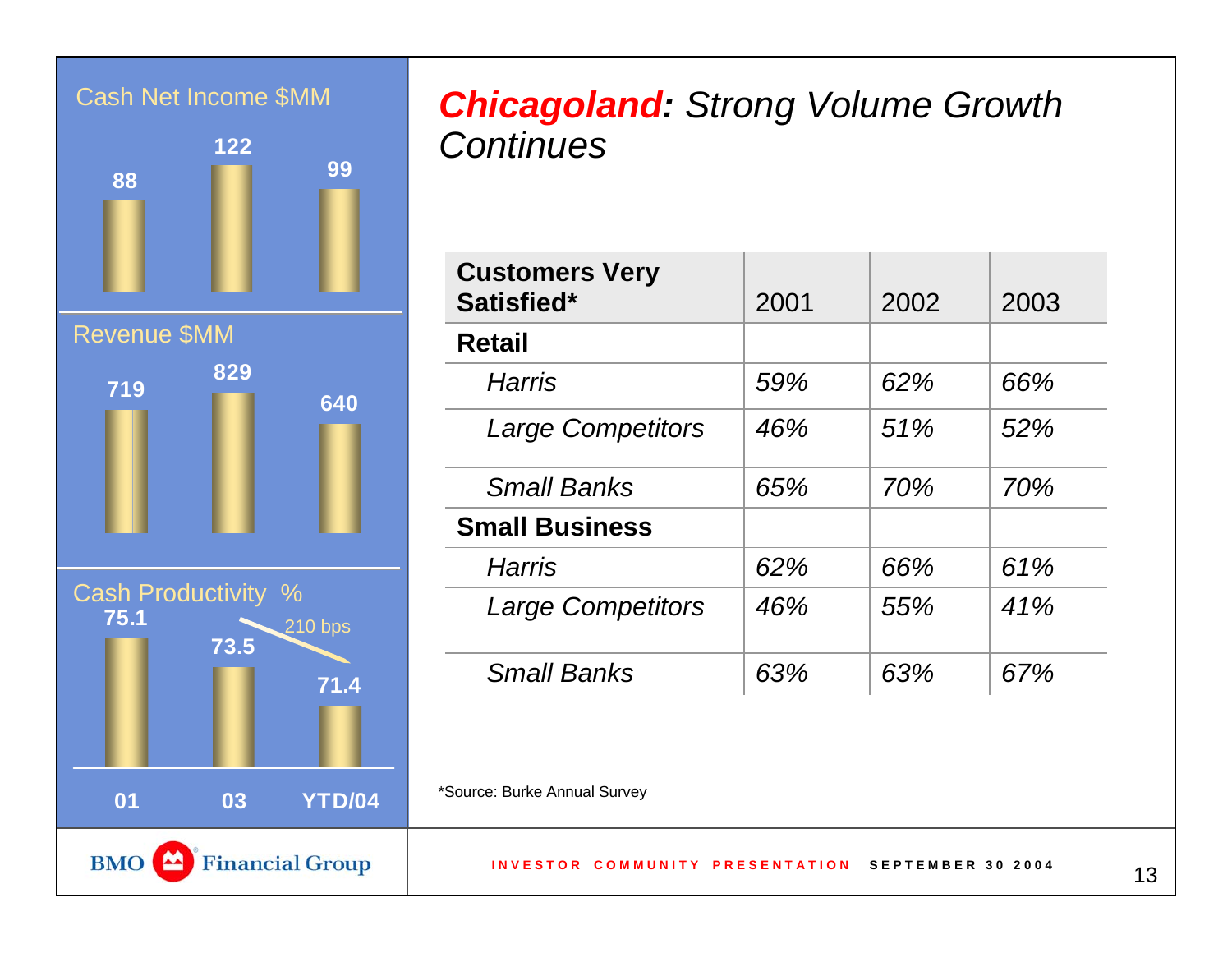

(U.S.\$B) *Consumer Lending: Strong Growth and Continued Demand for Consumer Loans*

Consumer Loans include:

- $\checkmark$  Home Equity
- $\checkmark$ Indirect Auto
- $\checkmark$ **Mortgages** 
	- 2000-2003 added \$3.6 Billion in Consumer Loans
	- Year-to-date growth of 18%
	- Credit Performance Remains Very Solid
		- Losses and delinquencies at onethird of the peer average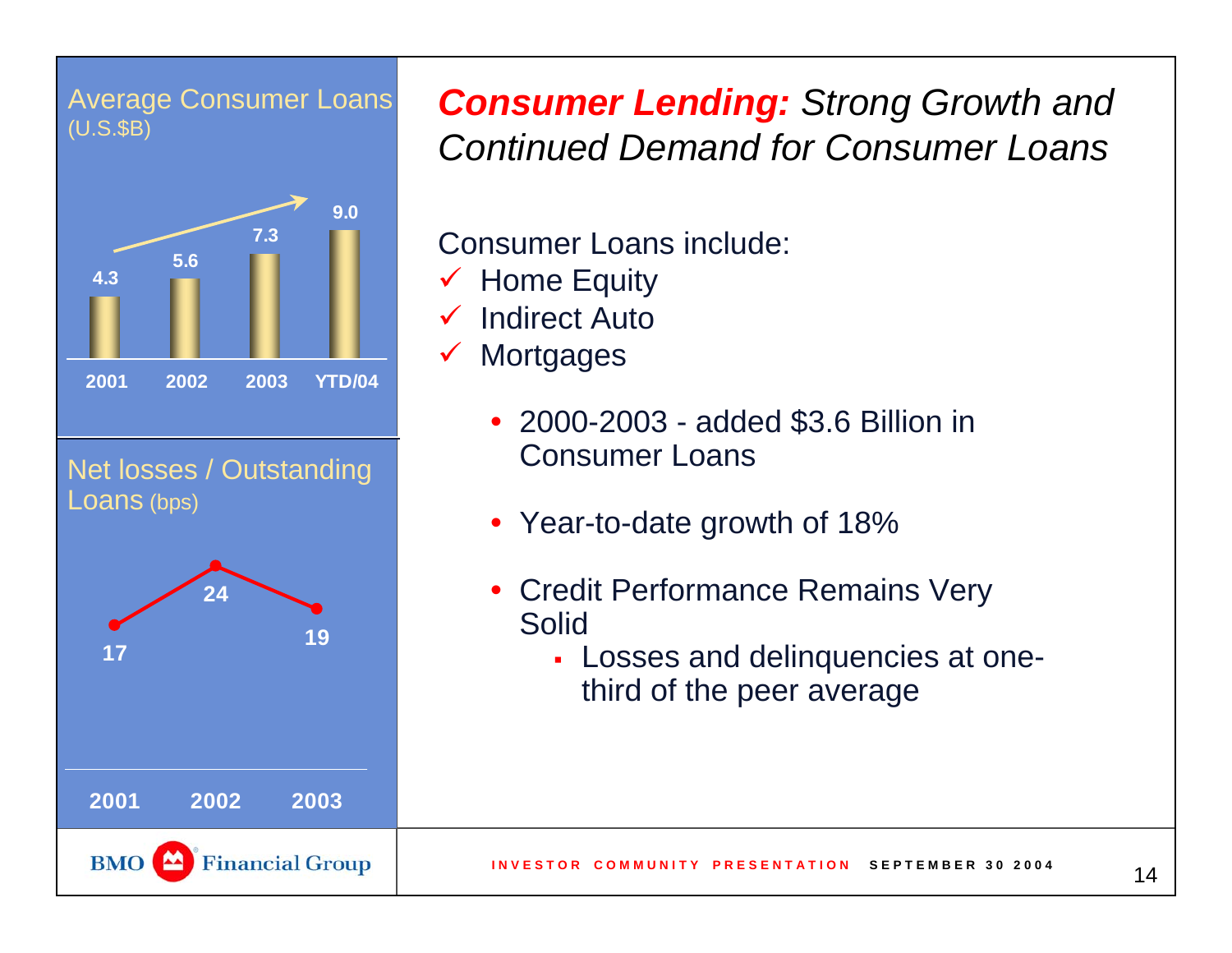

## *Indirect Auto Lending*

Proven relationship driven business model supported by strong calling efforts

- Very seasoned underwriting staff dedicated only to indirect credit requests
- Only "A" paper (no leasing or floor plans)
- • Expanded business model through midwestern states
- • Over 25% increase in loan balances in each of the last 2 years to US\$2.4 billion
- • Competitively priced with a focus on credit quality
- •Losses have been 30% of industry average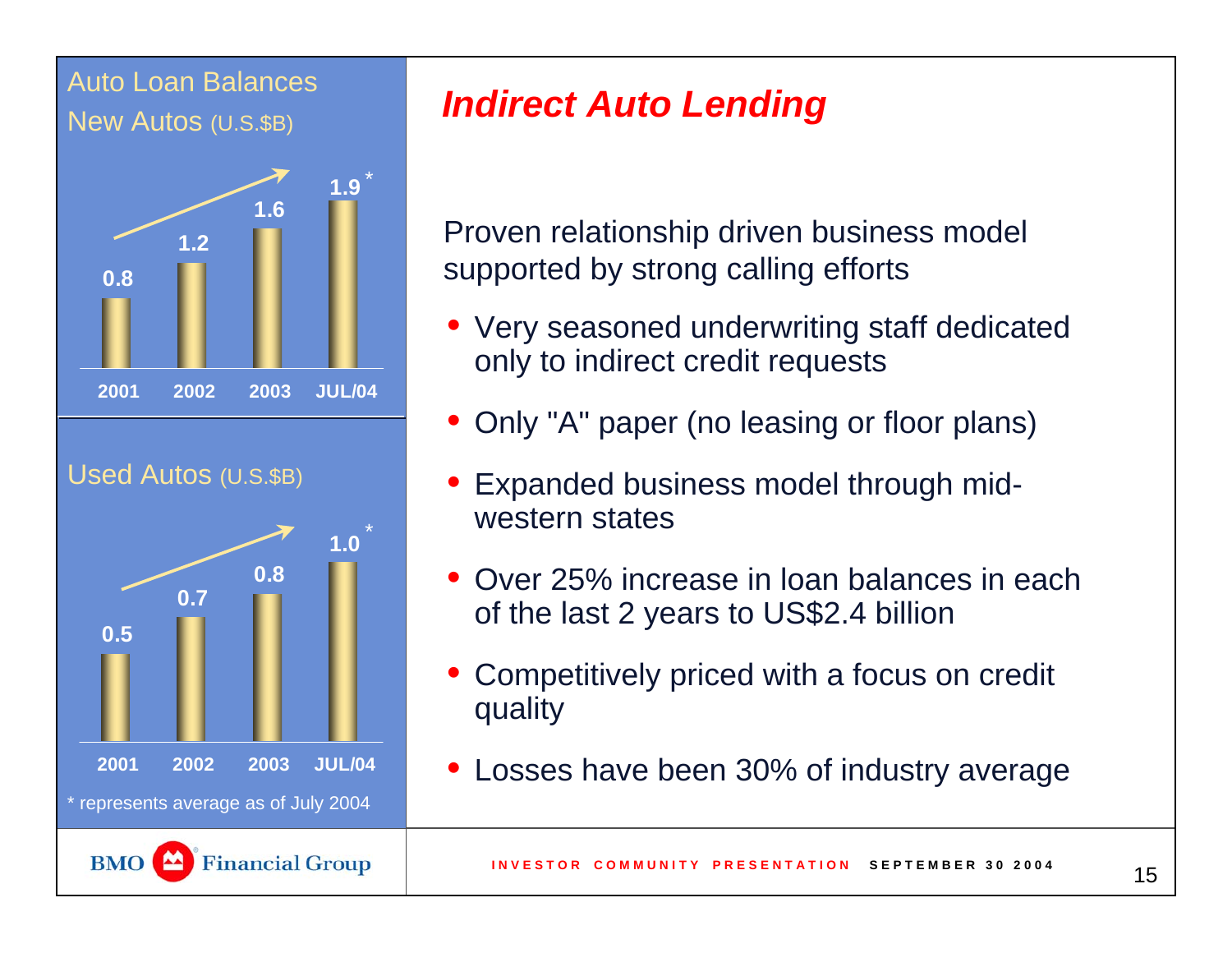

### *Business Model That Differentiates UsFrom The Competition*

Harris is a customer-focused regional bank that can achieve the productivity, resources, and back-office processing scale of a big national bank

- $\checkmark$ Customer experience of the community banks
- $\checkmark$ Convenience and product breadth of the network banks
- $\checkmark$ Leverage scale to achieve superior financial returns

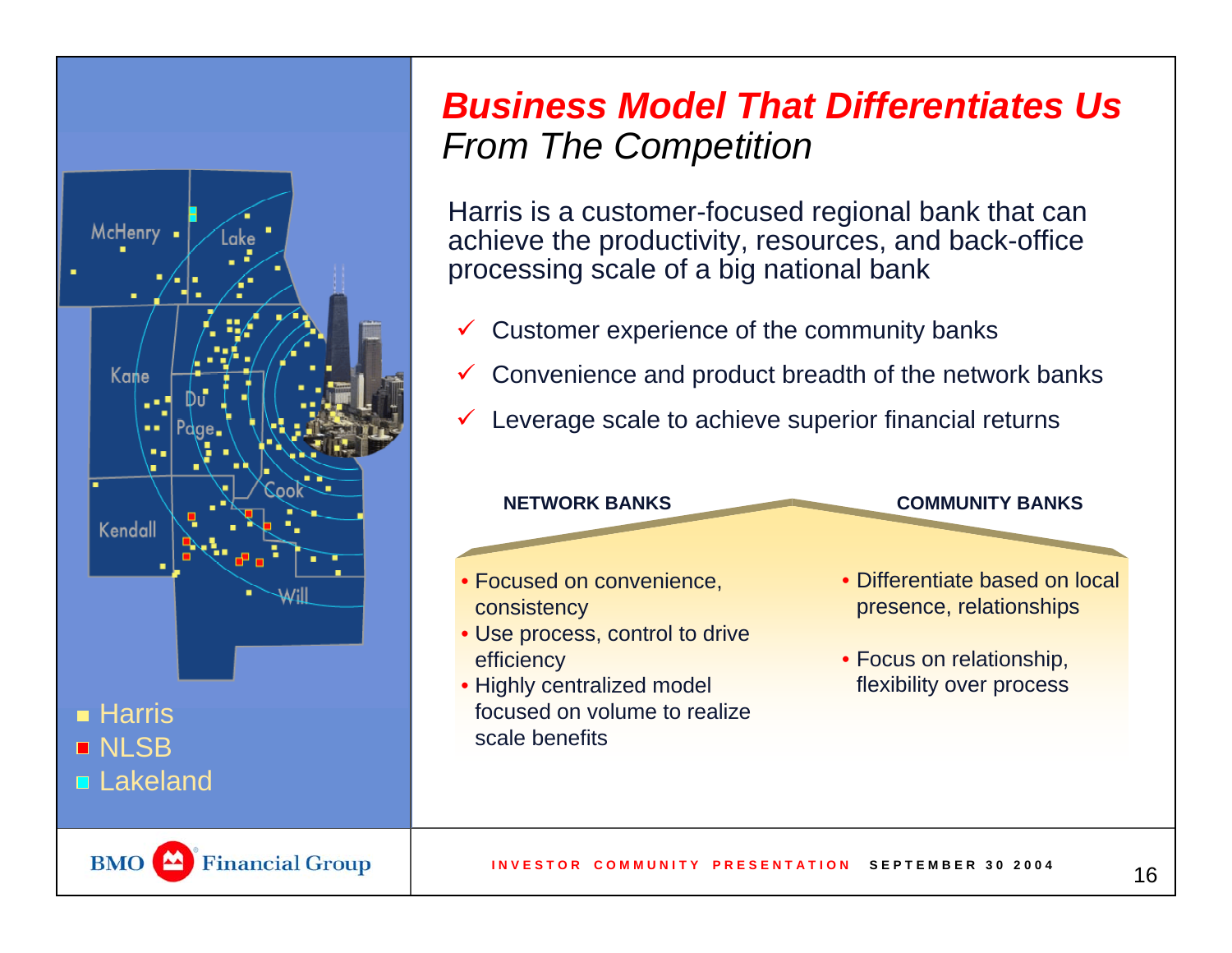

#### **Recent Chicagoland Acquisitions**

- Lakeland Community **Bank** 2004New Lenox State Bank
- First National Bank of Joliet2001



# *Disciplined Approach to U.S. Acquisitions*

- Target small and mid-sized banks in Chicago, Illinois, and contiguous states
- Advantages include deep market knowledge, Harris Brand and reputation as communityfocused acquirer of choice
- Three key questions:
	- $\checkmark$  Is it a good strategic fit?
	- $\sqrt{2}$ Is it a good cultural fit?
	- $\checkmark$  Is it a good financial fit?
		- $\triangleright$  Internal hurdle rate  $> 15\%$ ,
		- $\triangleright$  Must be cash accretive by year three

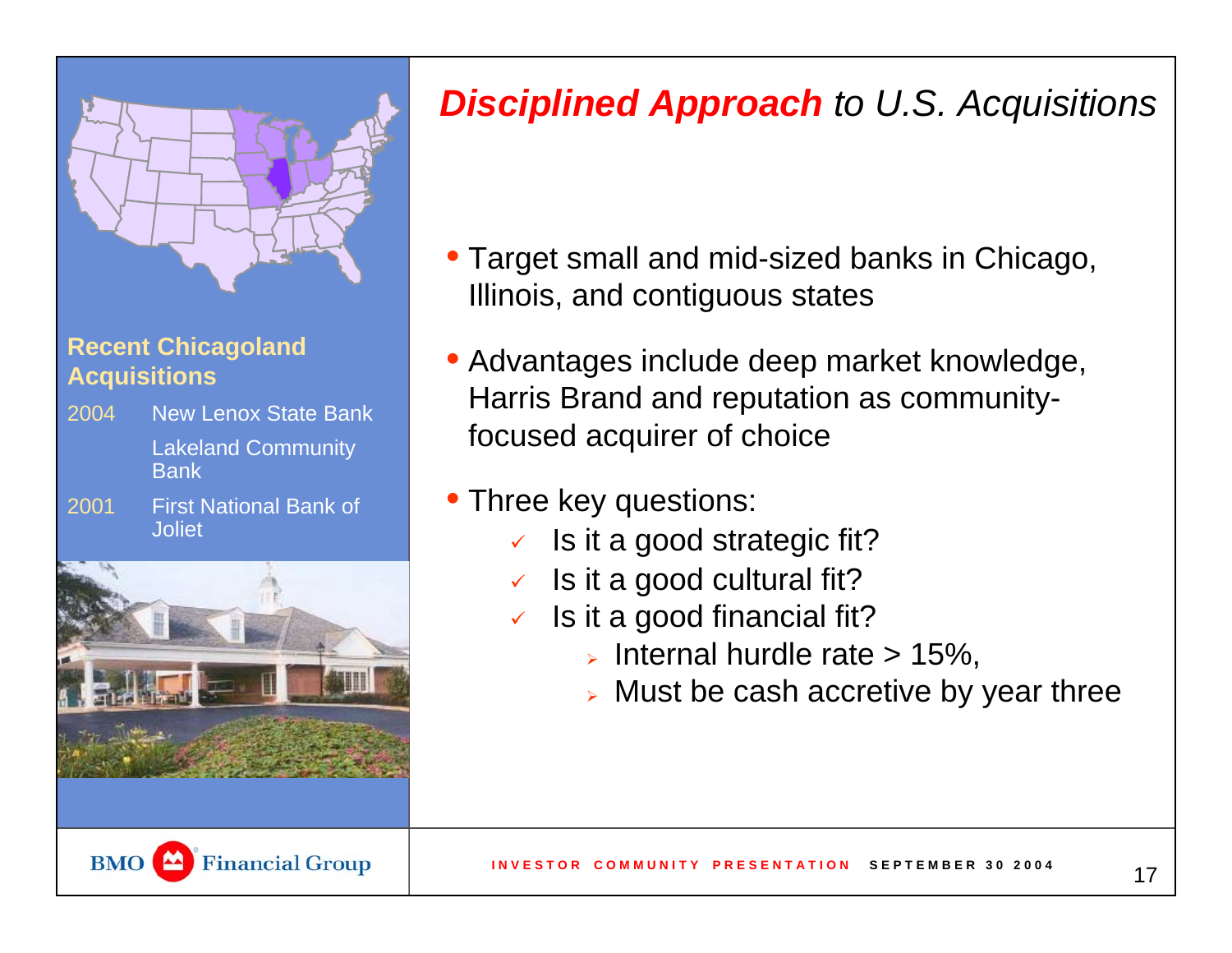

#### **Focused Sectors**

- 9 *Energy & Power*
- 9 *Media, Communications & Technology*
- 9 *Food & Agribusiness*
- 9 *Real Estate & Construction*
- 9 *Financial Institutions*
- 9 *Commercial & Industrial Products*
- 9 *Consumer & Leisure Products*
- 9 *Financial Sponsors*
- 9 *Business Services*
- 9 *Healthcare*



*An Integrated North American Investment & Corporate Bank*

- Focused on building highly profitable, multiproduct, lead relationships in key sectors
- Targeting private and smaller cap public companies with sales in the \$75MM to \$1B range
- Maximizing Harris Bank expertise in Midwest mid-market
- Client mix currently 75% private, 25% public focus on expanding the public client base with the additional equity platform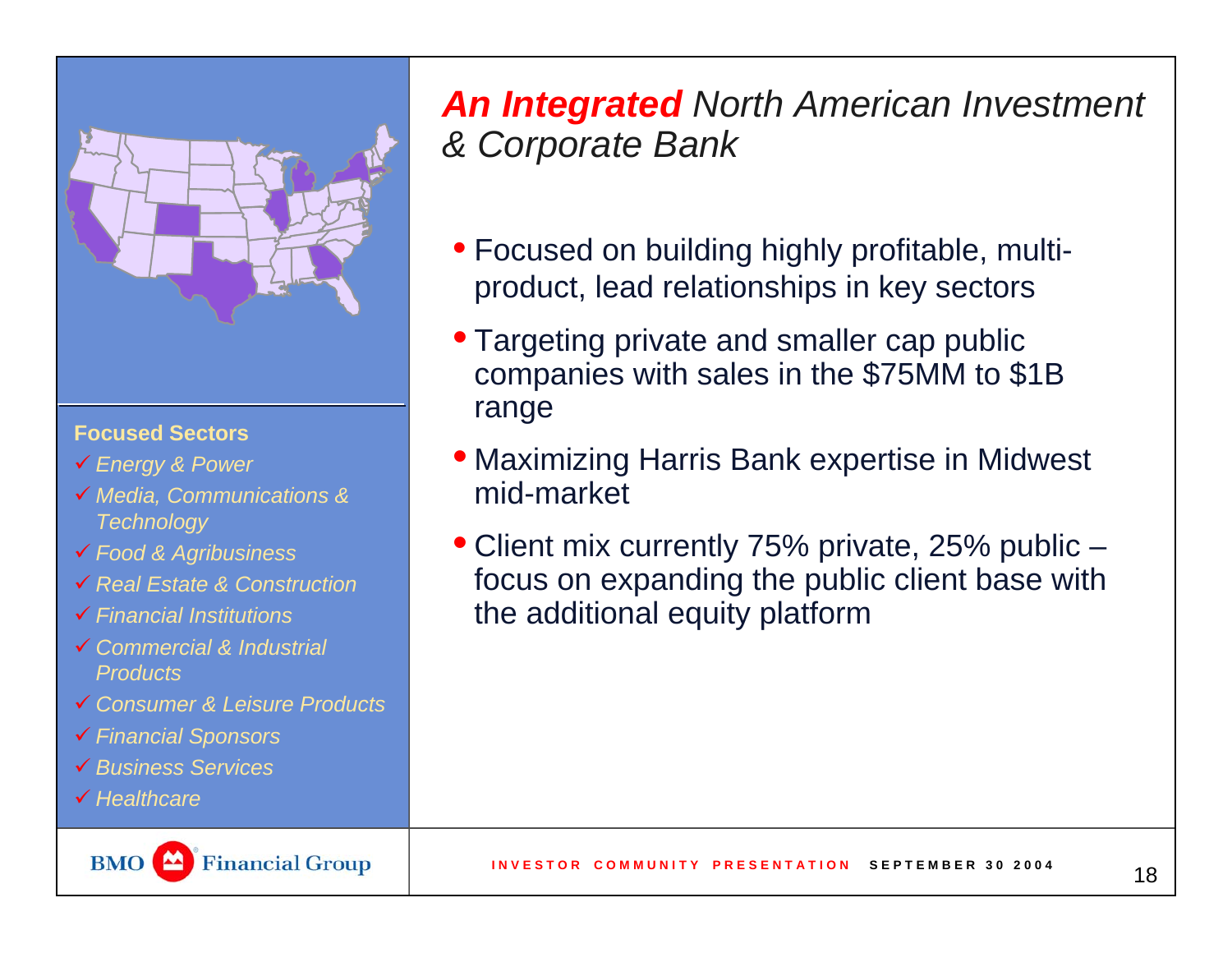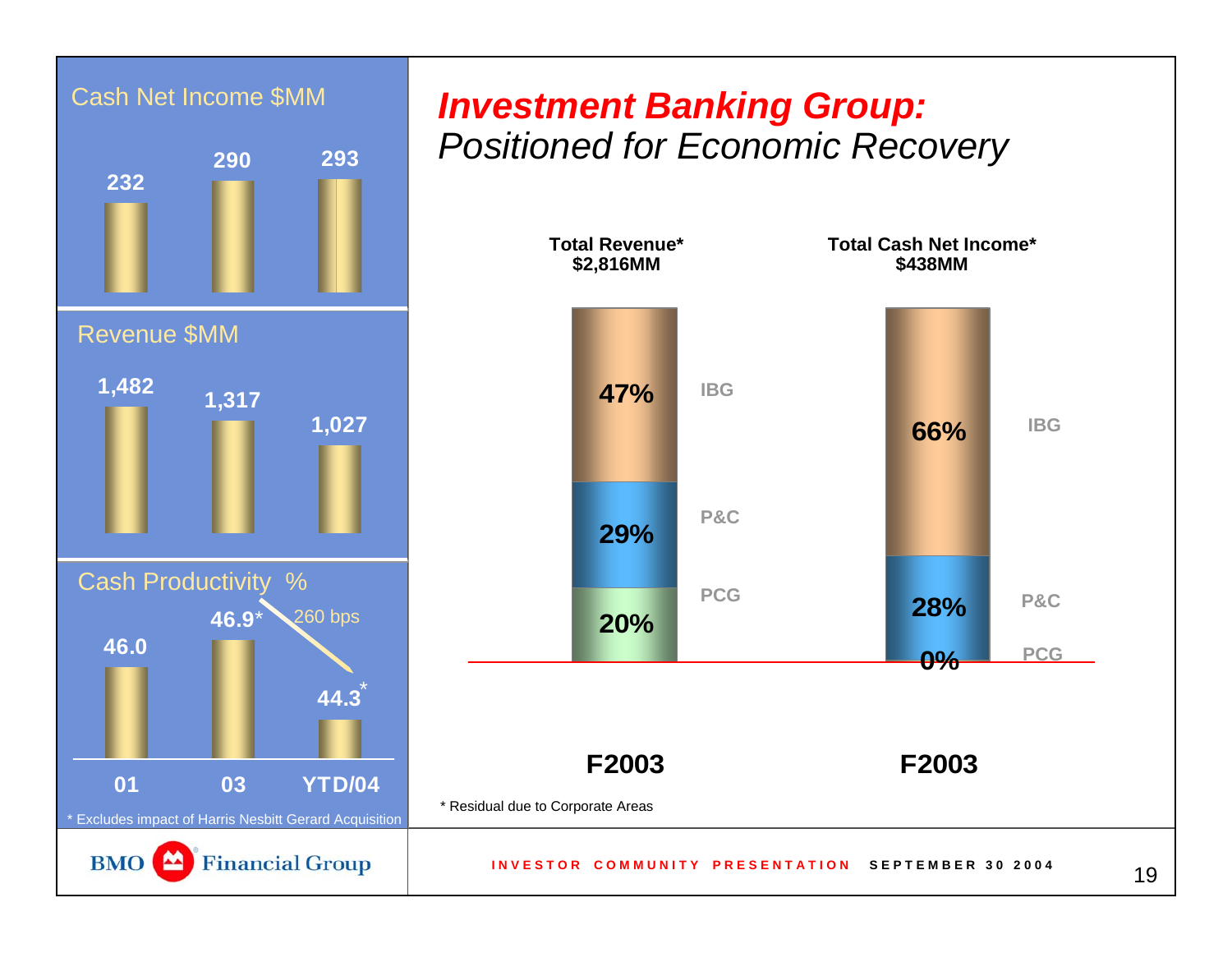

### *Growth Opportunities in Wealth Management*

- Highly competitive, fragmented industry in the U.S.
- Expanding our U.S. franchise in existing, high growth, affluent markets through a combination of acquisitions and organic growth
- Excellent reputation:
	- Harris*direct* ranked #1 in customer service in *SmartMoney's* survey of online brokers
	- Harris*direct* ranked highly because of its consistency: "…ranked above average in almost every category" in most recent Kiplinger's survey

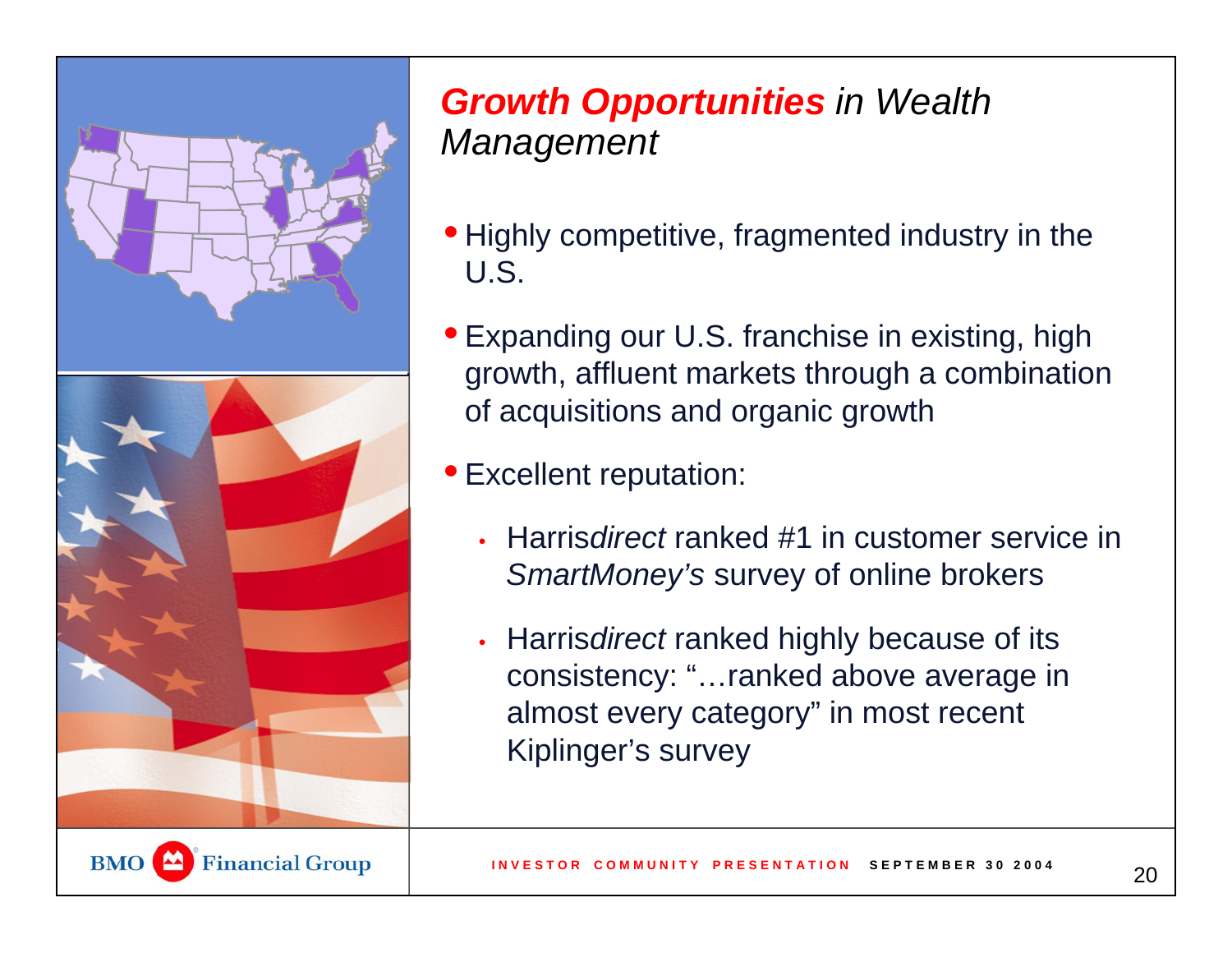

## *PCG U.S.: An Integrated Wealth Management Offering*

- Franchise includes
	- $\checkmark$  Private Banking
	- $\checkmark$  Direct Investing
- U.S. Segment added \$27MM to cash earnings so far this year
- $\bullet$  Managed asset growth 17% year over year (adjusted for foreign exchange impact on assets)
- • Revenue growth combined with cost reduction initiatives continue to improve productivity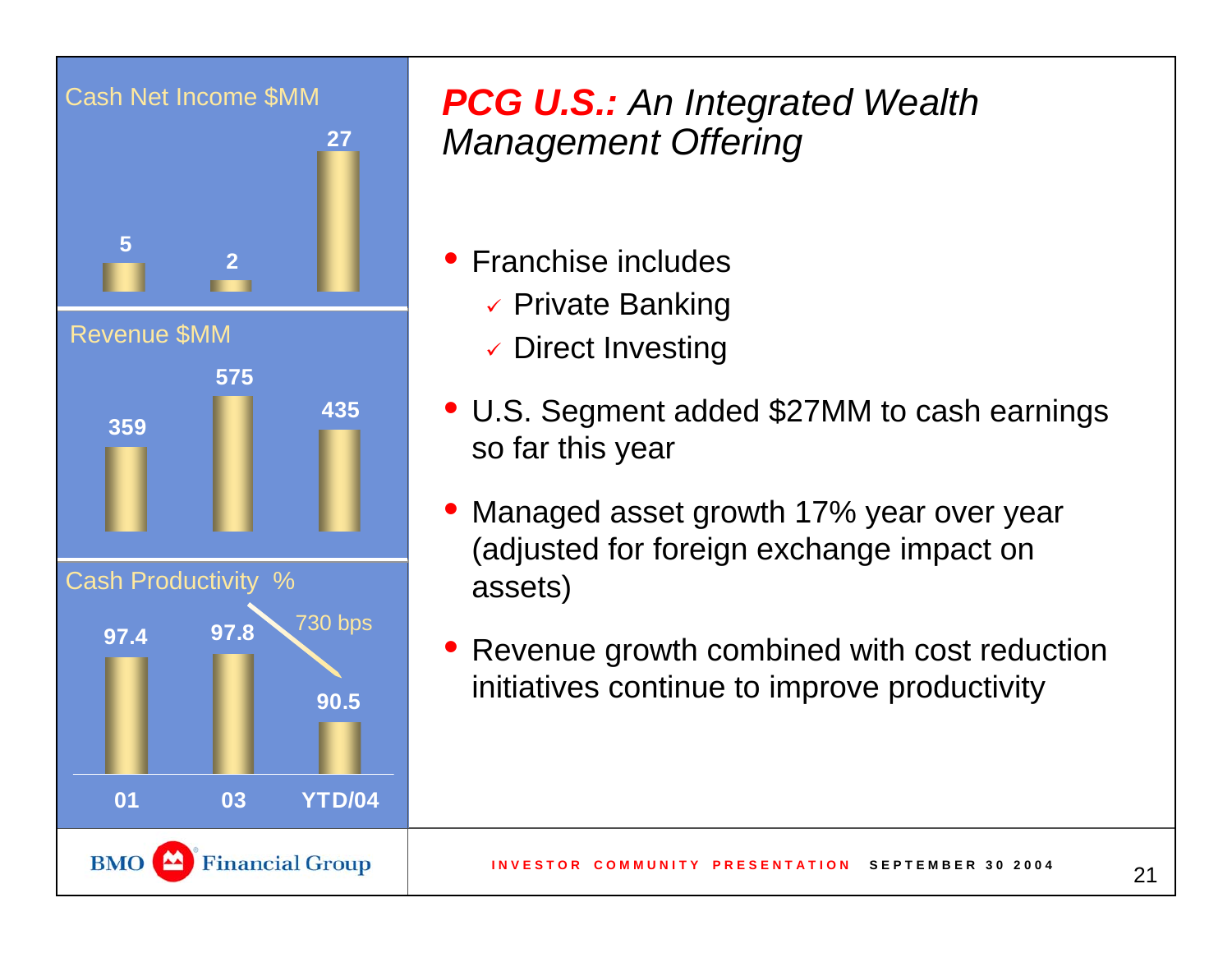#### *Serving a Full Spectrum of Wealth Management Clients*

**Operations have grown both organically and through acquisitions.**

#### **Acquired:**

- $\overline{\smash[b]{3}}$  \$31.84 billion in AUM
- 9 Geographic footprint in nine states

#### **We have :**

**BMO** 

 $\blacksquare$ 

- 9 Reduced fixed costs and improved productivity
- v Successfully increased client assets per account



**Targeted Client Segments**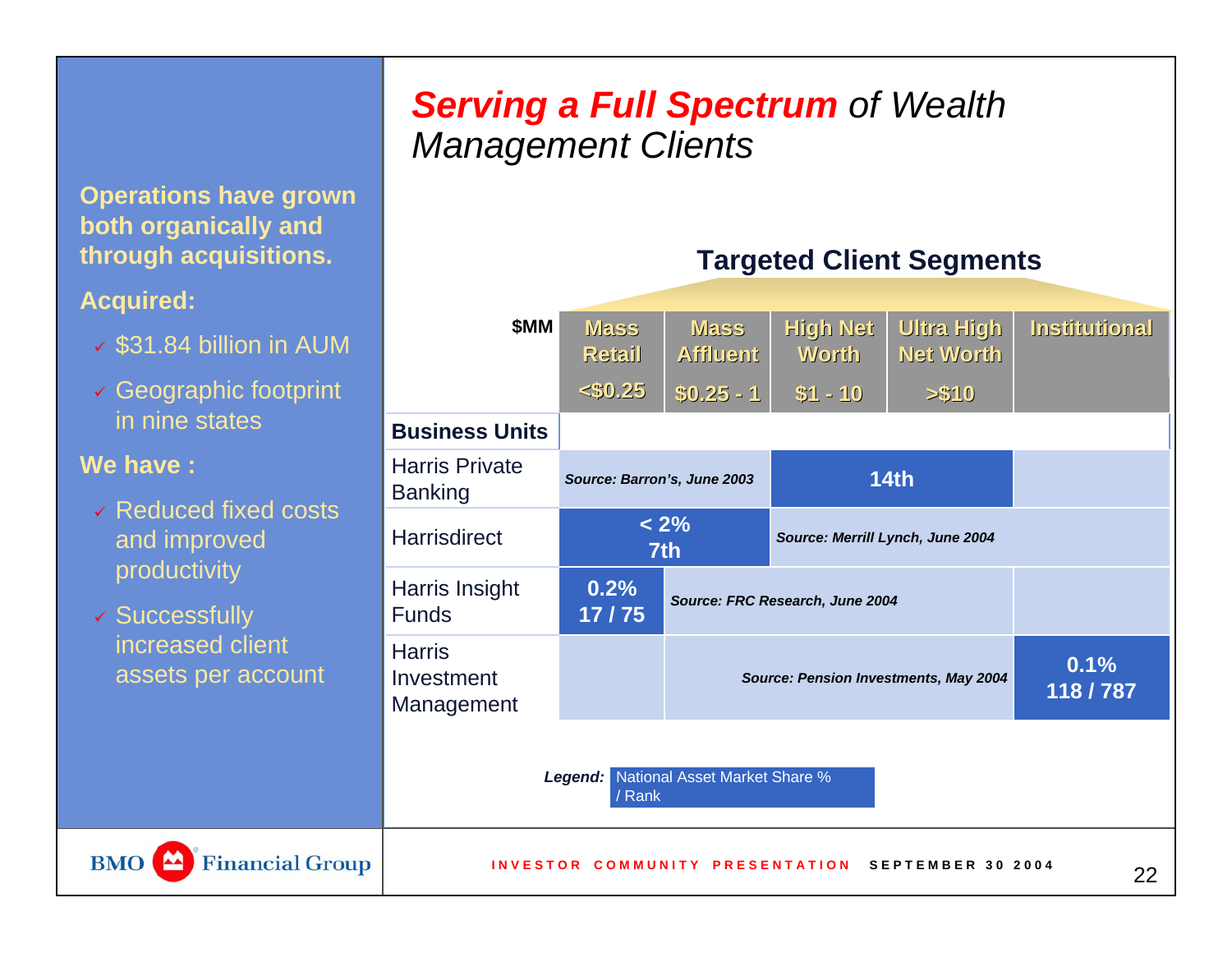#### **Integration Makes a Difference**

- $\bullet$  All three lines of business work closely together
- • Maximize the use of existing infrastructure
- $\bullet$  Revenue growth combined with cost reduction initiatives continue to improve productivity



## *U.S. Strategy*

### Goals

- Grow the business to become a leading Mid-West Personal & Commercial Bank
- Build reputation as a high quality client service bank
- Shift the cost structure to a source of competitive advantage

#### Priorities

- Improve productivity
- $\bullet$  Drive the contribution from each of the business groups